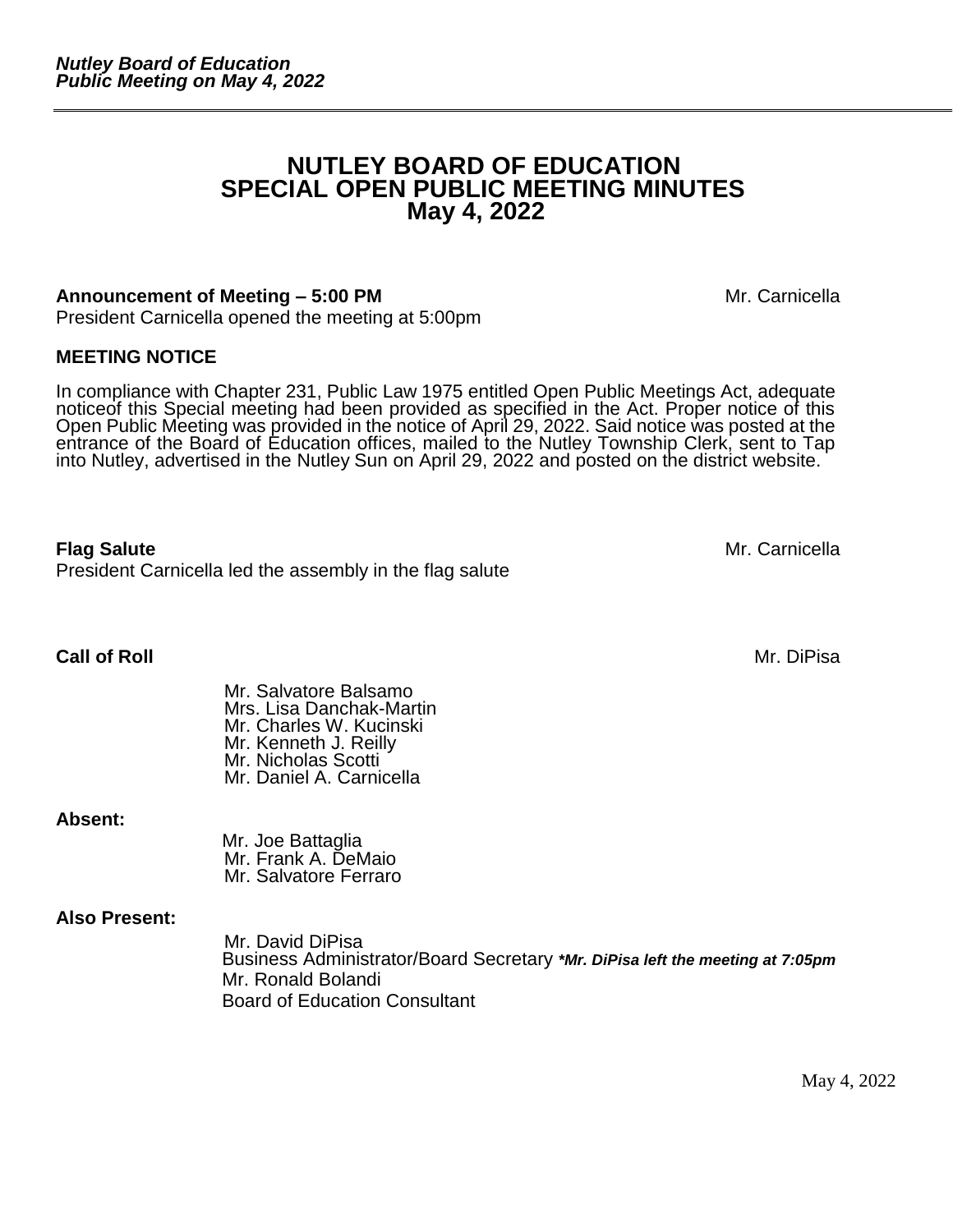### **MOTION TO CONVENE EXECUTIVE SESSION AT 5:01pm**

Trustee Kucinski moved, Trustee Balsamo seconded, and the Board approved to convene executive session.

#### **Executive Session**

WHEREAS, the Board of Education will be discussing matters exempt from public discussion pursuant to N.J.S.A. 10:4-12,

NOW, THEREFORE, BE IT RESOLVED, that the Board of Education recess to closed executive session at this time to discuss personnel.

BE IT FURTHER RESOLVED, that the results of the discussions will be made public by inclusion on the agenda of a subsequent meeting of the Board of Education or when the reasons for discussing such matters in closed session no longer exist.

#### **Return from Executive Session**

#### **MOTION TO CONCLUDE EXECUTIVE SESSION AT 8:53pm**

Trustee Balsamo moved, Trustee Scotti seconded, and the Board approved to conclude executive session.

#### **Hearing of Citizens**

We now come to the portion of our meeting where we allow members of the public to address the board. In this section we allow questions or comments on reports, resolutions, and all school – related matters.

Our Board regulations (#0167) allot 20 minutes for these communications. Each person shall be limited to three minutes and we ask you to try to stay within this requirement. Speakers may speak more than once only after all others wishing to speak on a topic have been heard.

All statements will be directed to me as the chairperson and no one may address board members individually.

Please be reminded that if your statement is: Too lengthy, abusive, obscene, irrelevant or redundant, your participation may be terminated.

Please remember to state your name and address each and every time you address the board. Does anyone have any questions?

#### **NONE**

May 4, 2022